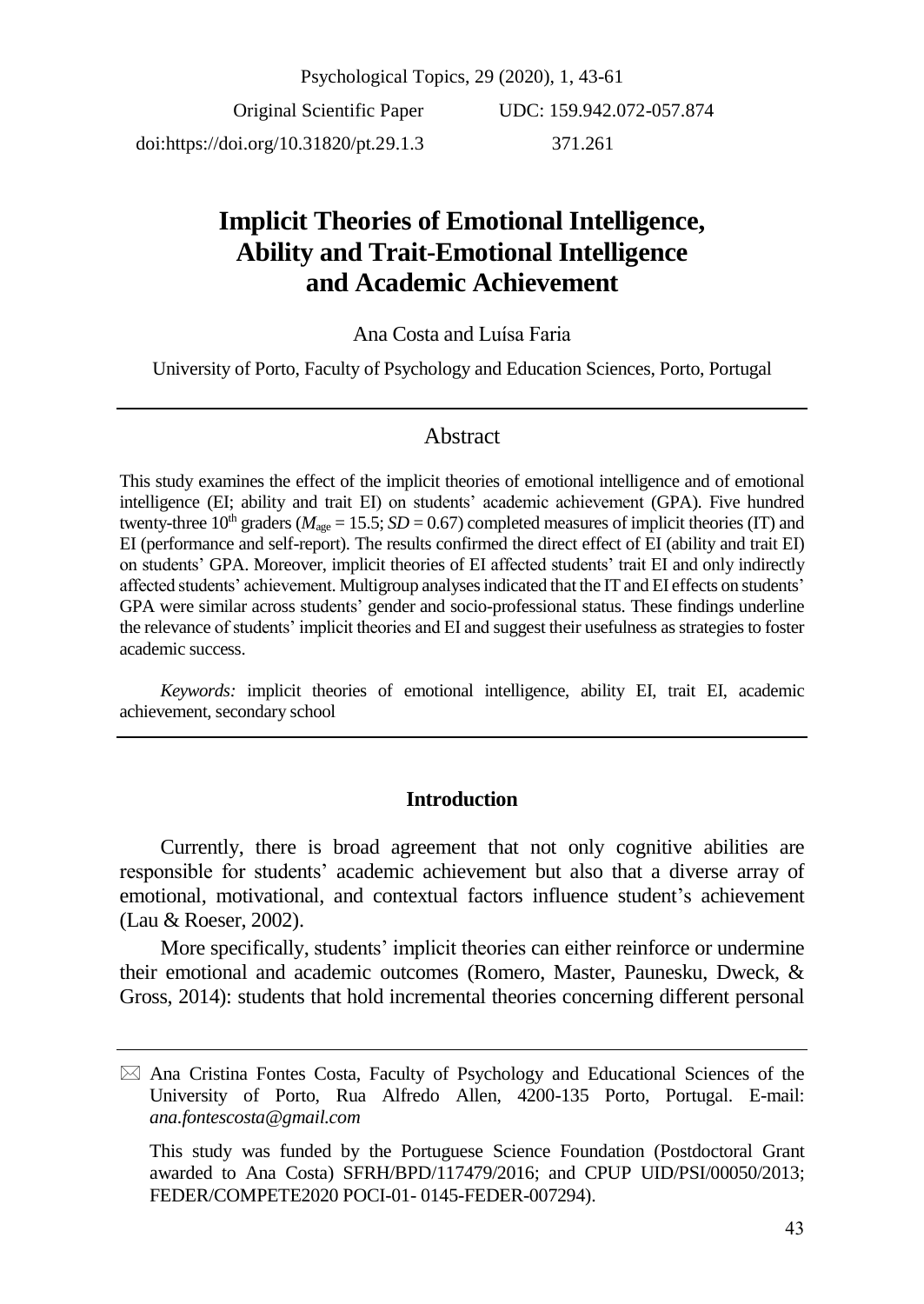or life-domains evidenced better mental health, well-being and academic attainment (Dweck, 2012), as opposed to students with entity or fixed theories. Moreover, several studies highlighted the adaptive role of emotional intelligence (EI) in school context since it promotes better academic adjustment and achievement, pro-social behaviours, less stress, and better outcomes on evaluations (Costa & Faria, 2015; Greenberg et al., 2003). Nonetheless, the predictive validity of these constructs in educational settings is far from consistent. Therefore, the present study sought to extend previous work that focused on the predictive validity of EI in educational settings (Costa & Faria, 2015), by examining the effect that implicit theories of emotional intelligence and EI (ability and trait EI) can have on students' academic achievement.

# **Implicit Theories**

Individuals develop implicit theories (IT) about different personal attributes. These implicit beliefs affect individuals' everyday behaviour since they provide a conceptual framework or meaning system to interpret themselves, others and the world (Dweck, 2012). Based on the possibility of change of important domains such as intelligence, emotion, personality, and health, two personal conceptions can emerge (Dweck, 2012) and influence different personal motivational and behavioural responses (Crum, Salovey, & Achor, 2013): entity theorists believe those attributes are predetermined, relatively fixed and hardly changeable, and tend to focus in the present reality; individuals with incremental theories tend to focus on the desired future, consider possible the malleability of these characteristics through learning and training, when conveying enough effort, investment and time (Dweck & Legget, 1988; Sevincer, Kluge, & Oettingen, 2014). In general, the literature has shown that an incremental perspective or a "growth mindset" tends to be associated with more positive outcomes and performance in different domains (Cabello  $\&$ Fernández-Berrocal, 2015; Dweck, 2012).

Based on Dweck's original and most researched theoretical model of implicit theories of intelligence (1999), the literature has highlighted that incremental theorists prioritize their intellectual development (Robins & Pals, 2002) valuing effort in face of challenging difficulties which allows them to accomplish progress and the development of new skills (Hong, Chiu, Dweck, Lin, & Wan, 1999). The students' specific incremental motivational and behavioural response pattern lead them to higher academic achievement (Burnette, O'Boyle, VanEpps, Pollack, & Finkel, 2013; Costa & Faria, 2018). Several studies have explored the direct impact of implicit theories of intelligence on academic achievement and performance (Costa & Faria, 2018; Sisk, Burgoyne, Sun, Butler, & Macnamara, 2018; for a review) and reported the significant yet weak predictive validity of implicit theories of intelligence.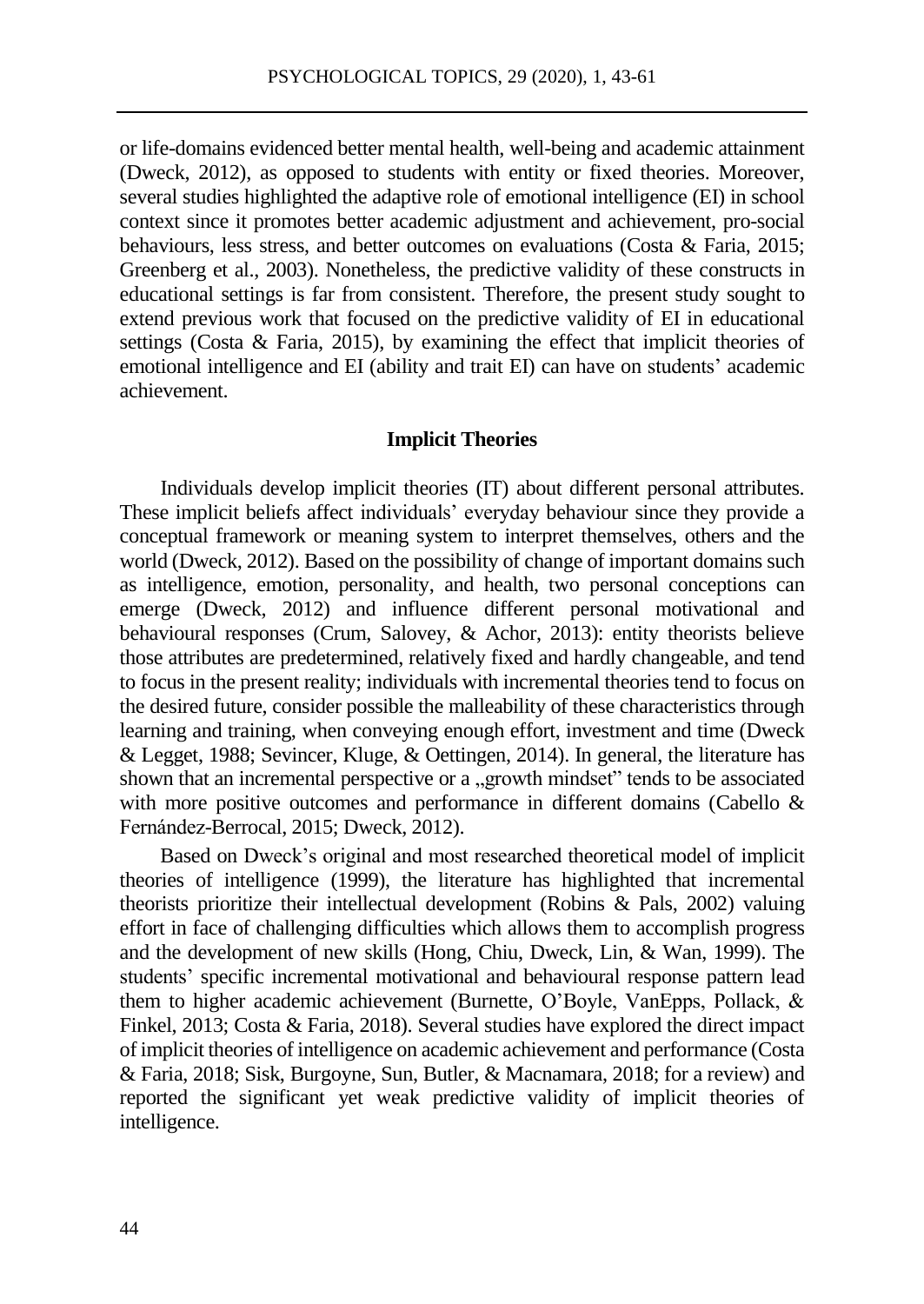Nonetheless, implicit theories' literature has also been exploring the relationship with diverse self-regulatory mediating processes (e.g., goal setting, goal operating, and goal monitoring; see Burnette et al., 2013, for a review), which in turn affects indirectly achievement. Specifically, research has evidenced that incremental theorists tend to focus more on learning goals (Dweck & Leggett, 1988), use mastery-oriented response patterns to attain these goals (Henderson & Dweck, 1990; Robins & Pals, 2002), and manifest greater confidence and expectations when assessing their potential success, whereas entity theorists employ helpless oriented strategies to goals pursuits and report less confidence in the possibility of attaining those goals (Nussbaum & Dweck, 2008; Thompson & Musket, 2005). In a recent metanalytic review, the findings indicated that the incremental theorists have a stronger link to goal achievement through the tendency to adopt mastery-oriented strategies, to experience less negative emotion regarding one's goal pursuit, and report more positive success expectations (Burnette et al., 2013).

The effects of implicit theories of emotion-related attributes have more recently been addressed in the literature. Individuals with growth mindset reported more positive emotions, received more social support and used more mastery-oriented strategies than the entity theorists (De Castella et al., 2013; Kappes & Schikowski, 2013; Romero et al., 2014; Tamir, John, Srivastava, & Gross, 2007). In a precursory study in the field of implicit theories of emotional intelligence, the results indicated that the individuals with an incremental perspective of emotional intelligence presented higher emotional intelligence abilities (assessed via performance measures; Cabello & Fernández-Berrocal, 2015).

Research has also pointed out that implicit theories of different essential features are related but distinct constructs (Cabello & Fernández-Berrocal, 2015; Romero et al., 2014).In a study exploring the impact of implicit theories of intelligence and emotion on academic and emotional outcomes (Romero et al., 2014) it was found that academic achievement and the choice of advanced math courses was predicted by implicit theories of intelligence, while the fewer depressive symptoms and the tendency to improve well-being over time was predicted by implicit theories of emotions. The fact that the different implicit theories can affect differently academic and emotional outcomes argues for the domain-specificity of the construct (Romero et al., 2014).

The literature has explored different possible moderators that can overshadow this general link between implicit theories and different outcomes (Costa & Faria, 2018; Sisk et al., 2018). In particular, some studies reported that gender does not mediate the relation of implicit theories of intelligence with academic achievement (Costa & Faria, 2018) or presented inconclusive results considering goalachievement prediction (see Burnette et al., 2013, for a review), while other studies reflected girls' tendency to have a more fixed perspective of intelligence and ability (Dweck, 1999; Pepi, Faria, & Alesi, 2006). In the emotion-related literature, women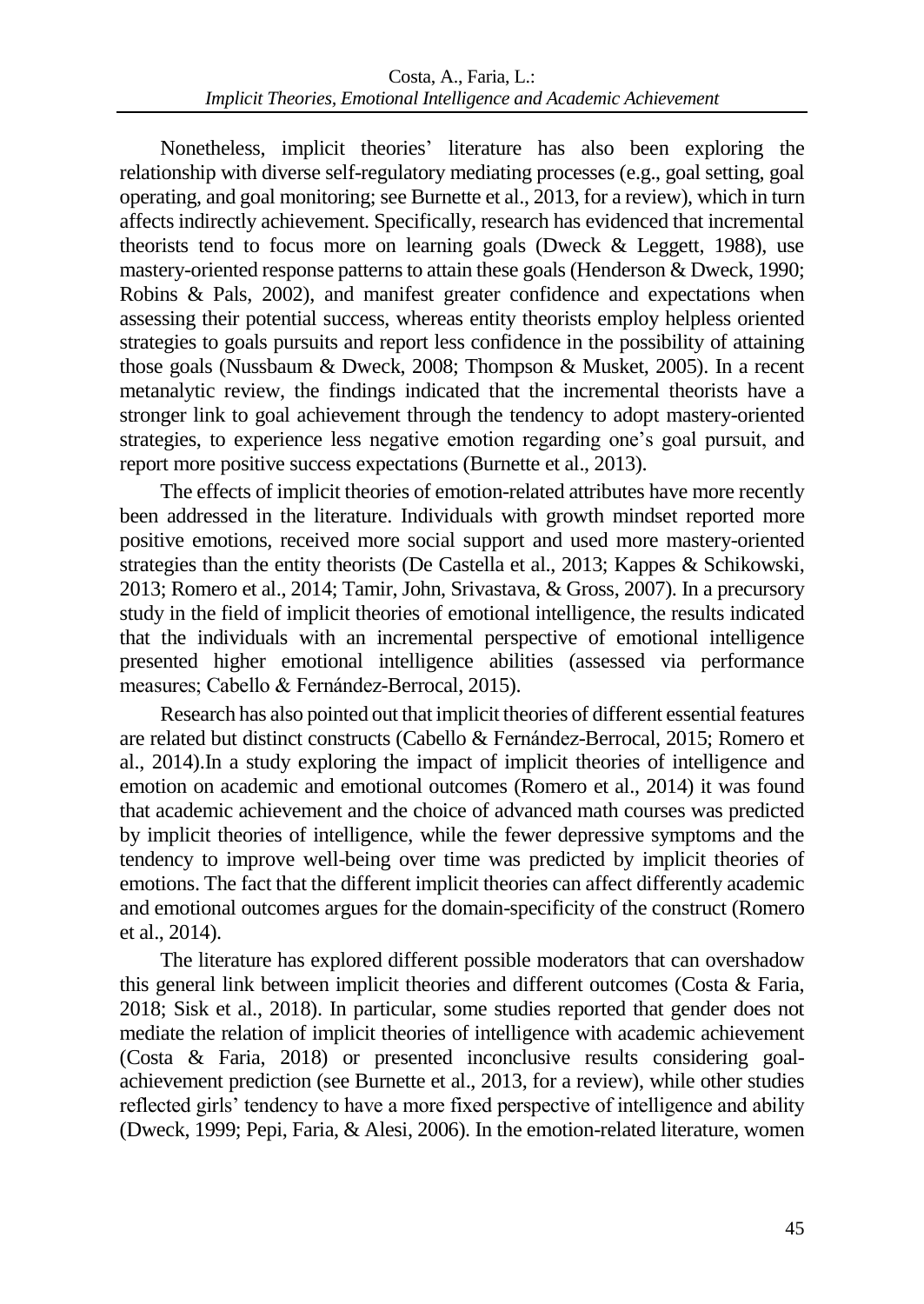presented higher levels of incremental implicit theories of emotion and of emotional intelligence when compared to men (Cabello & Fernández-Berrocal, 2015).

Also, the effects of socioeconomic backgrounds on the implicit theories' framework remain scarce in the literature. In a cross-national study developed in Chile (Claro, Paunesku, & Dweck, 2016), researchers found that scholars from lowincome backgrounds tend to have a more entity-implicit theory of intelligence. Nevertheless, another study's crucial finding was that the type of IT that students endorse, specifically if incremental, can buffer the negative effect of their disadvantaged backgrounds, representing a more important predictor of their success than their economic provenance.

# **Emotional Intelligence**

Emotional Intelligence (EI) has been widely acknowledged as a relevant factor in the academic context since it supports students' cognitive and social development (Mavroveli & Sánchez-Ruiz, 2011; Mestre, Guil, Lopes, Salovey, & Gil-Olarte, 2006): students with higher emotional competence have increased levels of motivation, stress regulation and self-discipline, define greater academic goals, which lead them to achieve higher achievement (Duckworth & Seligman, 2005; Elliot & Dweck, 2005), less school refusal behaviours (Díaz-Herrero et al., 2018) and better outcomes on evaluations (Greenberg et al., 2003). Emotional abilities not only improve students' academic endeavours, regulate emotions in themselves and in others and contribute to maintain their intrinsic motivation to achieve better academic outcomes (Rode et al., 2008), but also positively influence social school interactions (Argyle & Lu, 1990).

Over the last decades, the field of EI has progressed and developed based on the distinction of its most common theoretical models: ability EI (cognitive-emotional ability) and trait EI (or trait emotional self-efficacy) (Mavroveli, Petrides, Shove, & Whitehead, 2008). Ability EI is often defined as an interrelated set of emotion-related cognitive abilities that include the ability to perceive, appraise and express emotion, to use emotion to facilitate thought, understand emotion and regulate emotions in ourselves and others (Mayer & Salovey, 1997), and should be assessed through maximum performance tests (Mayer, Caruso, & Salovey, 1999). The trait EI model assesses people's perceptions of their emotional abilities and skills, conceptualized as a constellation of emotional perceptions measured through questionnaires and self-rating scales (Petrides, Pita, & Kokkinaki, 2007).

Although a vast literature addresses the positive impact of EI in the educational context, the predictive validity of EI over academic achievement is inconsistent across studies. Actually, research often confirms the predictive validity of EI over students' achievement, above personality traits and general mental abilities (e.g., Gil-Olarte, Martin, & Brackett, 2006; Mestre et al., 2006; Perera & DiGiacomo, 2013; Song et al., 2010), yet others studies revealed that EI have limited validity in this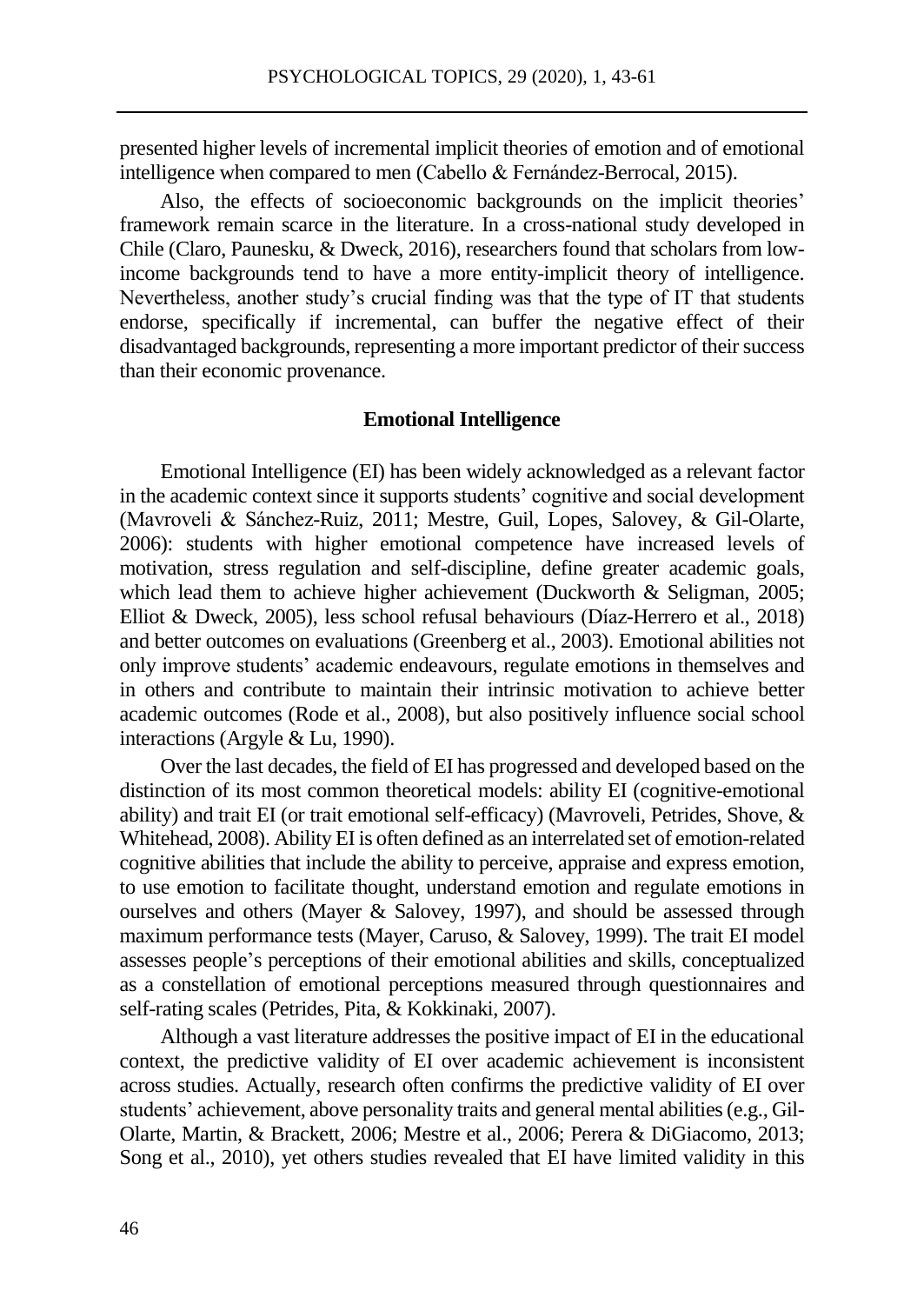context (Brackett, Mayer, & Warner, 2004; O'Connor & Little, 2003; Van Rooy & Viswesvaran, 2004). Research has pointed out that this divergence in results can be explained by the different assessment methodologies used, underlying different EI's conceptualizations. In fact, the trait model assessed via self-report measures is not highly associated with psychometric intelligence (Petrides, Frederickson, & Furnham, 2004), and the performance measures of EI's ability-based model tend to be more predictive of academic achievement (Costa & Faria, 2015; Song et al., 2010).

While there is a general idea that females outperform males concerning emotional skills, the literature only partially supports this case. In fact, ability and trait EI appear to diverge across gender (Costa & Faria, 2015; Costa, Faria, & Takšić, 2011; Fernández-Berrocal, Cabello, Castillo, & Extremera, 2012), but the effect size of those differences varies greatly across studies. In a meta-analytic review, a moderate effect size was found for ability EI's gender differences (Joseph & Newman, 2010). In the academic context, gender can also exert effects on the trait EI prediction of academic outcomes although they tend to be subject- or gradespecific (Costa & Faria, 2015; Petrides, Sanchez-Ruiz, Siegling, Saklofske, & Mavroveli, 2018).

The individuals' socioeconomic position is frequently related to better EI abilities (Côté, Gyurak, & Levenson, 2010), plausibly because economic difficulties can foster conflict within the family, which leads to poorer abilities to regulate and manage emotions (see Morris, Silk, Steinberg, Myers, & Robinson, 2007, for a review). However, the clues to students' economic status in EI's validity prediction require further elaboration in the literature.

# **The Current Study**

The present study contributes to the understanding of the predictive validity of IT and EI in the academic context by exploring their effect on secondary school firstyear students' academic achievement. Due to the influence that students' IT can have on different outcomes, particularly in challenging situations such as the transition to the secondary school cycle, the implicit theories of emotional intelligence (ITEI) will be examined in terms of their predictive validity on academic achievement. Also, as established in prior studies, the effect of EI (ability and trait EI models) on students' achievement will be explored. This study also intends to clarify whether IT has an effect on EI, thus whether it can have importance on students' emotional perceptions and objective performance in the academic context, and, in turn, indirectly predict students' achievement.

Within these general parameters, specific objectives were defined (cf. Figure 1): a) to explore whether and how ITEI and EI (ability and trait models) predict students' academic achievement (GPA); b) to examine the effect of ITEI on ability and trait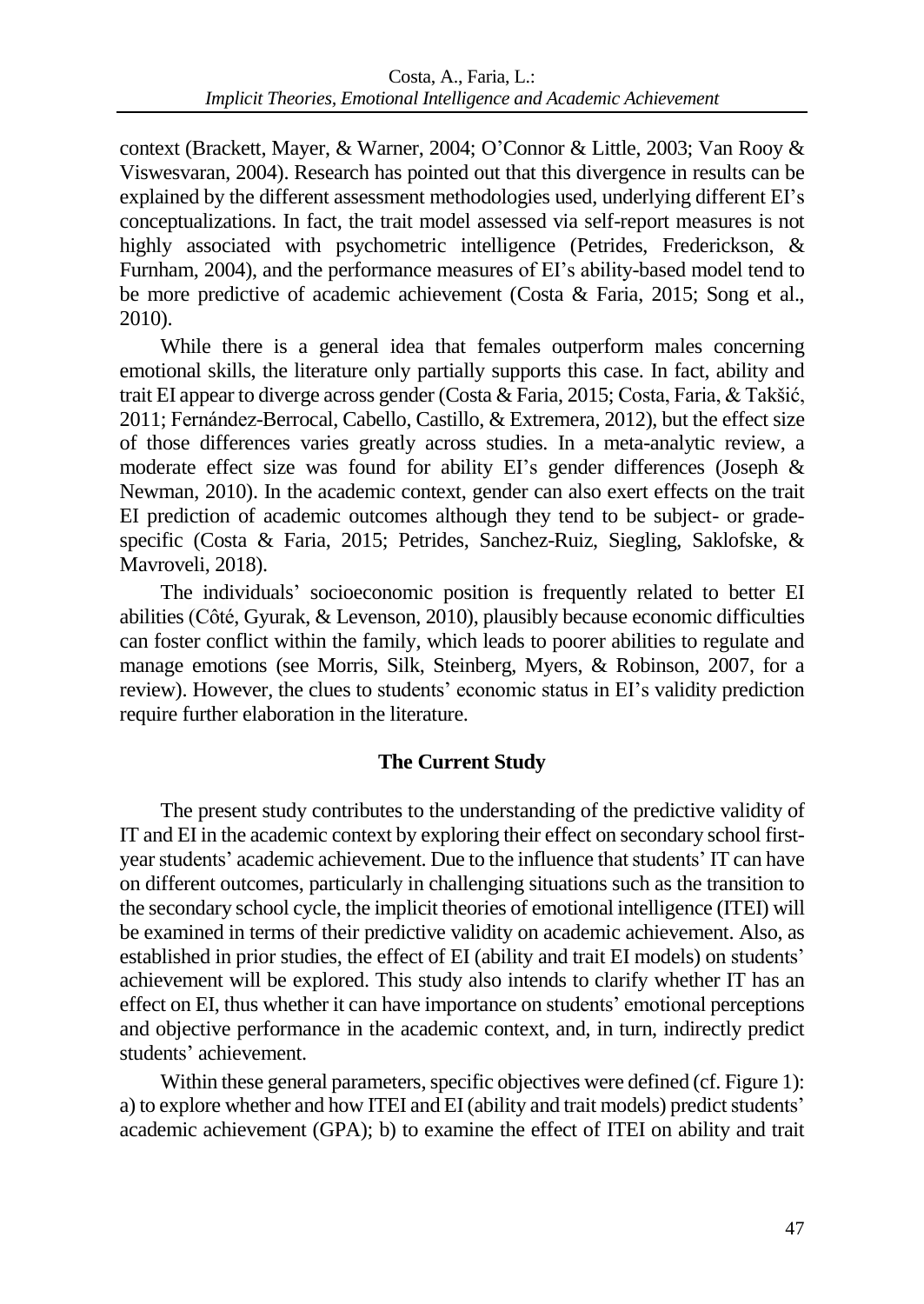EI; c) to explore whether students' gender and socio-professional status differ on the effect of ITEI and EI on their final year achievement.



*Figure* 1. The model representing the interrelationship of the variables in the study.

*Note.* GPA = Grade Point Average.

# **Method**

#### **Participants**

The participants of this study were  $523 \, 10^{\text{th}}$ -graders aged between 14 and 18 years old  $(M<sub>age</sub> = 15.5; SD = 0.67)$  in the Portuguese secondary academic cycle. Female students accounted for 56.0% of the sample; 34.3% were from a high socioprofessional status (33.7% from middle and 32.1% from low statuses), and students attended different academic courses (69.6% Science and Technologies, 21.7% Languages and Humanities and 9% the remaining courses).

# **Measures**

*Implicit Theories of Emotional Intelligence Scale (ITEIS).* This scale assesses students' implicit theories about the malleability of emotional intelligence and was developed and adapted to the Portuguese context by Costa and Faria (2020) based in Dweck's conceptualization of implicit theories of intelligence (1999). In the original study, the instrument provided very good psychometric validity, confirming a twofactor structure (Costa & Faria, 2020). ITEIS comprises 12 items: six incremental (e.g., *Every time I learn with new experiences my emotional intelligence increases.*) and six entity (e.g., *My emotional intelligence is something about me, that I personally can't change very much*) rated on a 6-point Likert-type scale, ranging from 1 (*strongly agree*) to 6 (*strongly disagree*). The incremental items were reversescored so that the average score indicated a measure of students' incremental perceptions. In this study, ITEIS total scale ( $\alpha = .89$ ), incremental ( $\alpha = .82$ ) and entity  $(\alpha = .85)$  dimensions presented very good internal consistency.

The *Emotional Skills and Competence Questionnaire* (ESCQ) is a self-report scale of EI, with 42-item grounded on Mayer and Salovey's (1997) model, and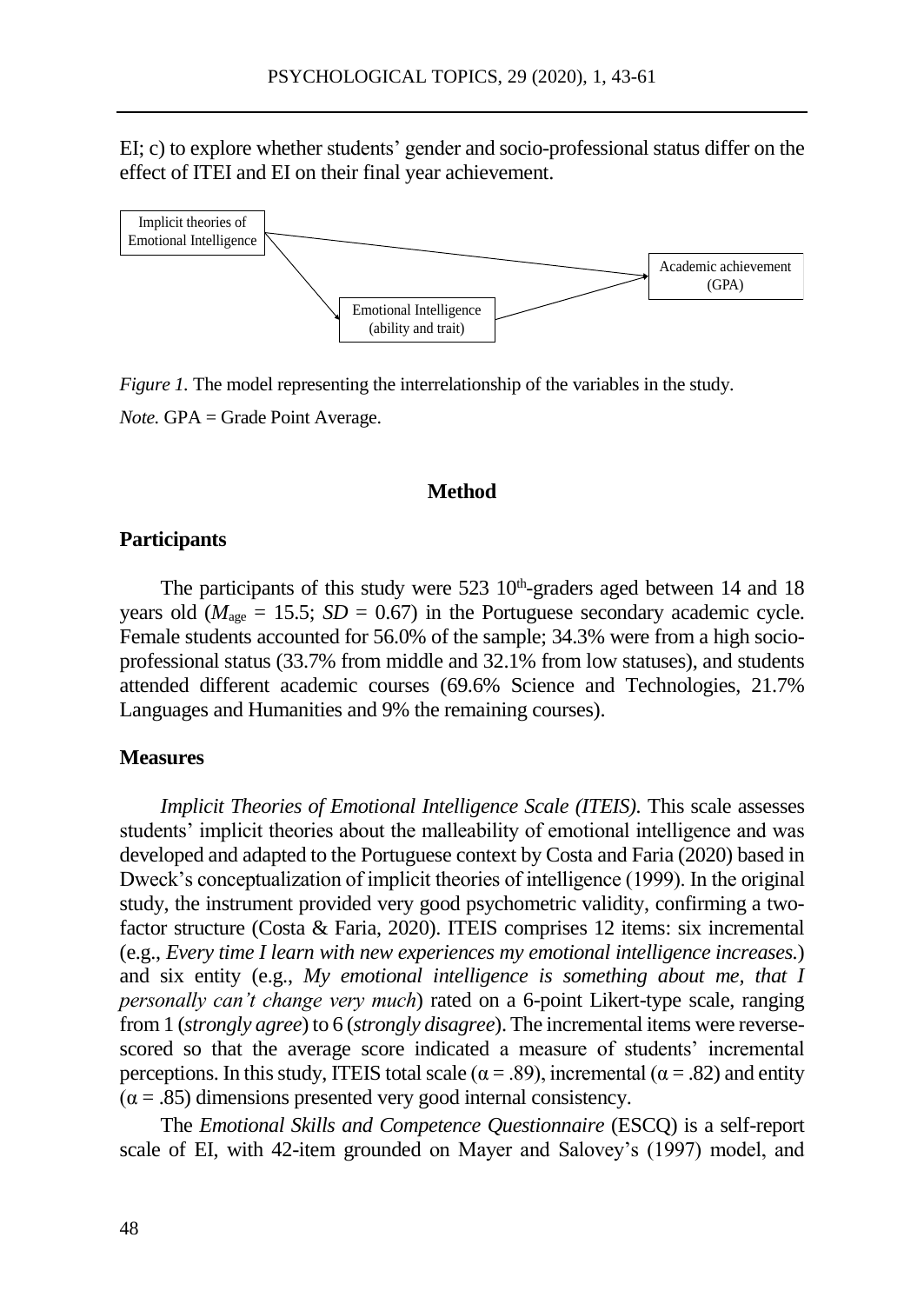includes three dimensions: Perceive and Understand Emotion (14 items, e.g., *When I see how someone feels, I usually know what has happened to him.)*, Express and Label Emotion (14 items, e.g., *I am able to express my emotions well.*), and Manage and Regulate Emotion (14 items, e.g., *When I am in a good mood, every problem seems soluble.*). This scale was originally developed by Takšić, Mohorić, and Duran (2009a) in Croatia but is currently adapted and validated in different cultural contexts (Faria et al., 2006; Takšić et al., 2009b). ESCQ has repetitively exhibited sound psychometric properties within studies in different contexts, corroborating the threefactor underlying structure, indicating adequate internal consistency (from .72 to .92), moderate correlations among the subscales (from .49 and .54; Faria et al., 2006; Takšić et al., 2009) as well as displaying absolute and relative satisfactory fit indices  $(NNFI = .93; CFI = .94; RMR = .04; RMSEA = .04; Stocker & Faria, 2012).$ 

The *Vocabulary of Emotions Test* (VET) is a test grounded on the Understand Emotion branch of EI's ability conceptualization. This measure assesses students' emotional knowledge through a vocabulary of emotions test. Created by Takšić, Harambašić, and Velemir (2003) in Croatia for the secondary school academic setting, this test has the same format as other classic vocabulary tests and includes 35 items, which refer to target words saturated emotionally. The task presented in the test requests that the subjects choose an adjective (from six presented) with the closest meaning to the target word (emotion). The original version of the test presented adequate psychometric properties: strong association with other intelligence tests (e.g., *California Tests of Mental Maturity*) and 44% of specific predictive power over classic intelligence tests (Takšić & Mohorić, 2008), strong correlations with other EI tests (Analysis of emotions test) and good reliability ( $\alpha$  = .90; Takšić & Mohorić, 2008). VET was adapted to the Portuguese context with adequate psychometric properties: items' difficulty  $(M = 0.55; SD = 0.22)$ , reliability above .71 and presented differential validity for gender and cultural context (Costa, Faria, & Takšić, 2011).

*Academic Achievement.* The students' final grades (from 0 to 20) were collected at the end of the academic year from the school's official records. The Grade Point Average (GPA) used in the study was obtained from the student's grades average from all the subjects taken.

# **Procedure**

The present study was introduced to various public schools with secondary school cycle. After formal approval, schools agreeing to collaborate in this study selected classes to participate according to their availability. The measures were filled out individually by the participants in collective administrations in the classrooms on school hours with the presence of one researcher and the class teacher. Before filling out the questionnaire, students were informed of study's voluntary nature and purpose, and the confidentiality and the anonymity were guaranteed.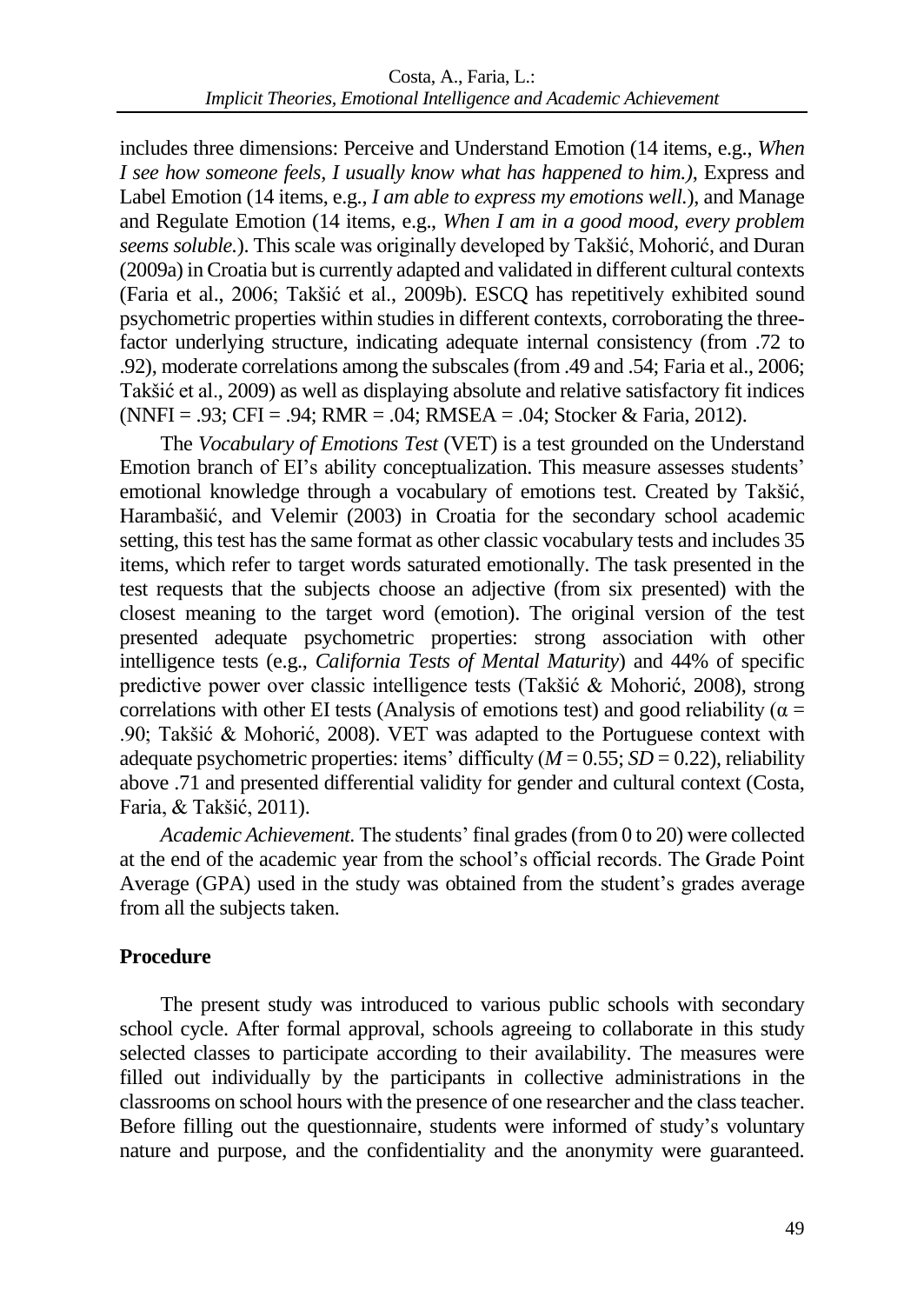Since the majority of the sample comprised minors, only those adolescents authorized by the informed consent of their parents or legal guardians joined the study. The Portuguese National Data Protection Commission and the Directorate-General for Education approved this study and the Ethics Committee of the Faculty accepted its execution.

#### **Data Analyses**

Prior analyses were conducted to obtain descriptive statistics and confirm the assumptions underlying maximum likelihood procedures. The association between study variables was tested with Pearson's correlations.

To explore the effects of ITEI and EI (ability and trait) in students' academic achievement, path analysis was conducted using AMOS 25.0 software. The structural models were tested using maximum likelihood estimation, given the method's robustness to normality deviations. Chi-square (χ*2*), Confirmatory Factor Index (CFI), Goodness of Fit (GFI), Tucker-Lewis Index (TLI), and Root Mean Square Error of Approximation (RMSEA; and 90% Confidence Interval) were considered to assess goodness-of-fit indices (Hu & Bentler, 1999). Hu and Bentler (1999) recommended for an adequate model fit a RMSEA of .08 or less and a CFI, GFI and TLI of .95 or more, although values over .90 are considered acceptable.

Multigroup analysis examines the possible effect of students' gender and socioprofessional status (low, medium and high) in the proposed model. The initial model that admits the structural paths to diverge across groups was compared with a subsequent model that constrains to be equal to the structural paths across groups. Significant chi-square differences between the model with free structural paths and the model with structural paths constrained to be equal across groups determine if the model differs across groups. Critical ratios of differences (CRD) were used to assess if there were differences among the parameter estimates across groups, reducing the probability of error type I.

# **Results**

#### **Descriptive Analyses**

All variables were within the acceptable limits of univariate normality (skewness and kurtosis values  $\langle 1|$ , respectively) and seven cases were identified as multivariate outliers (Mahalanobis distance with  $p < .001$ ) and excluded from subsequent analyses.

The descriptive statistics and correlations for all the variables were presented in Table 1. In general, only the trait EI was related to student's implicit theories of EI.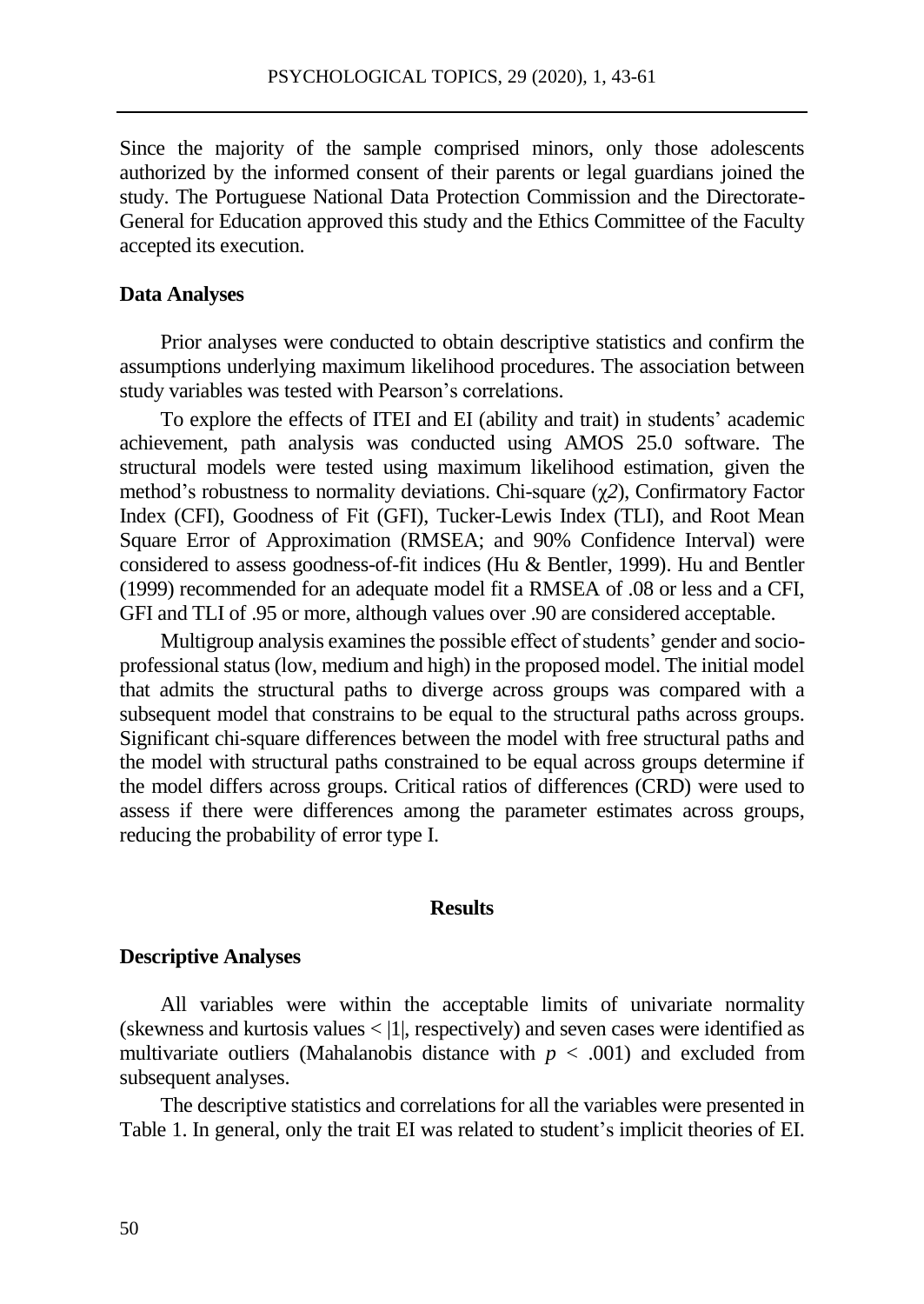Students' GPA was associated at a moderate level with EI ability measure and with MRE trait dimension at a lower level.

Table 1

*Descriptive Statistics and Zero-Order Correlations for all Variables in the Study*

| Measure             | M(SD)         |          | 2          | 3          | 4       |                   | 6 |
|---------------------|---------------|----------|------------|------------|---------|-------------------|---|
| 1. VET (ability EI) | 21.81 (4.25)  |          |            |            |         |                   |   |
| 2. EE (trait EI)    | 57.88 (11.58) | $-.01$   |            |            |         |                   |   |
| 3. PUE (trait EI)   | 63.06(8.63)   | .04      | $.28***$   |            |         |                   |   |
| 4. MRE (trait EI)   | 63.01 (8.02)  | $.11*$   | $.50^{**}$ | $.34***$   |         |                   |   |
| 5. ITEI             | 54.63 (9.28)  | .08      | $.26***$   | $.20^{**}$ | $.30**$ | $\qquad \qquad -$ |   |
| 6. GPA              | 13.34(2.77)   | $.45***$ | $-.07$     | $-.04$     | $.10*$  | .07               |   |

*Note.*  $VET = Vocabularv$  of Emotions Test:  $EE = E$  motional Expression:  $PUE = P$ erceive and Understand Emotion; MRE = Manage and Regulate Emotion; ITEI = Implicit Theories of Emotional Intelligence; GPA = Grade Point Average;  $N = 523$ ;  $p < .05$ ;  $p < .001$ .

# **Path Analysis**

The present study hypothesized that students' ITEI and EI have an effect on students' academic achievement (GPA). In particular, to explore the interrelationships between variables, a model comprising the effect of ITEI and the ability (VET) and trait EI components (emotional expression [EE], perceive and understand emotion [PUE] and manage and regulate emotion [MRE]), on students' GPA was estimated using multiple regression analyses.

The first path model revealed satisfactory fit indices, but the existence of nonsignificant paths led to a subsequent model. The second model excluded the nonsignificant paths between ITEI and GPA, ITEI and the EI's ability to measure VET, and between the PUE trait EI and GPA. These changes provided an improvement in the model fit indices  $(\chi^2(5, N = 523) = 7.862, p = .164; CFT = .993, NFT = .982, GFI)$  $= .995$ , RMSEA  $= .033$ ).

The results evidenced that ITEI has a positive effect on all students' EI trait dimensions (PUE, EE, MRE; cf. Fig. 2), but not the ability EI VET ( $p = .066$ ). The EI variables, with the exception of PUE, predicted directly students' GPA from low (MRE  $\beta = .11$ ,  $p < .01$ ) to moderate levels (VET  $\beta = .44$ ,  $p < .001$ ). The EE trait EI predicted negatively students' GPA  $(\beta = -12, p < .01)$ . ITEI did not represent a direct effect on students' academic achievement ( $p = .375$ ).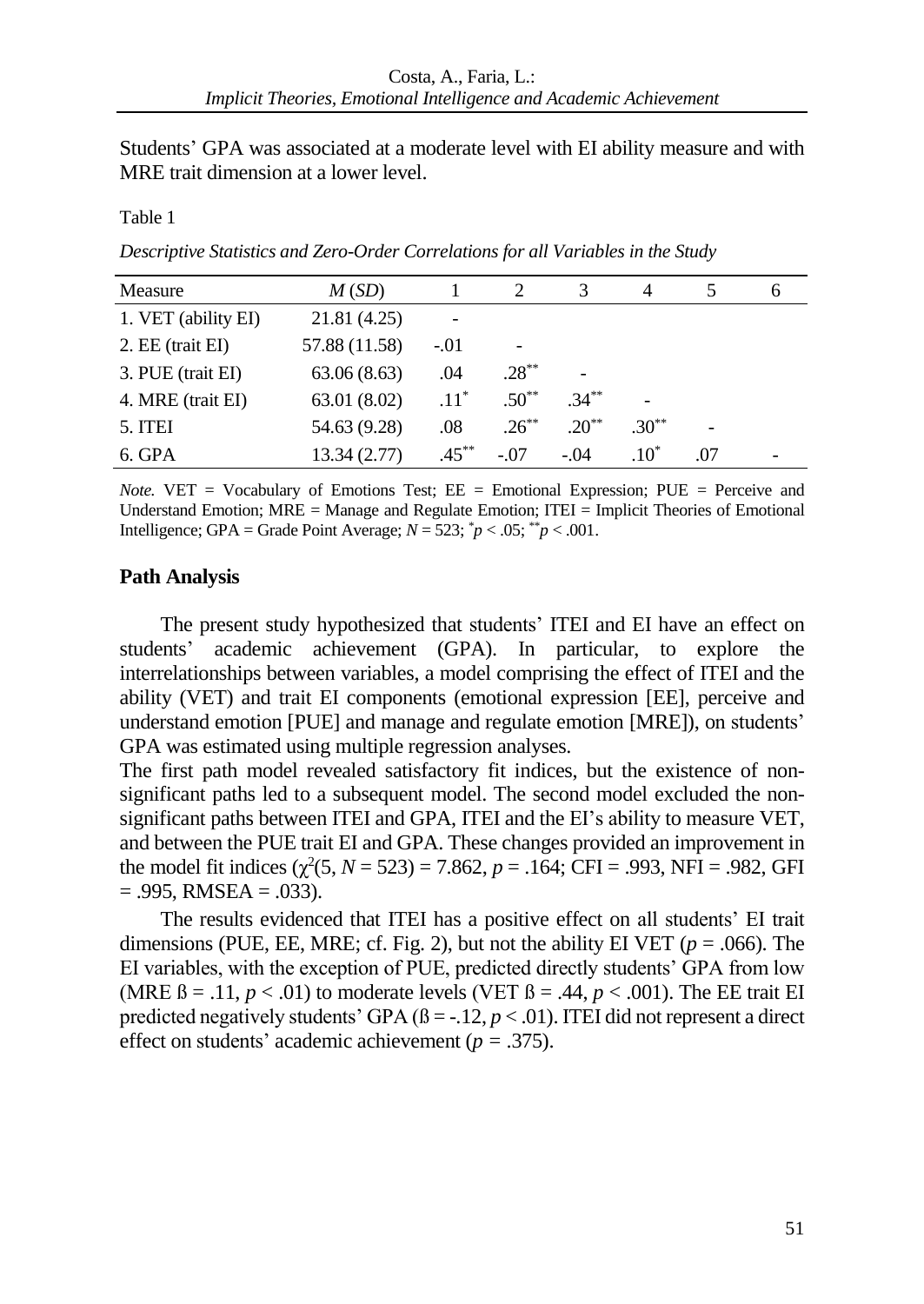

*Figure 2.* Path model depicting relationships between the ITEI and EI variables and students' grade point average.

*Note*. ITEI = Implicit Theories of Emotional Intelligence; PUE = Perceive and Understand Emotion;  $EE =$  Emotional Expression;  $MRE =$  Manage and Regulate Emotion;  $VET =$ Vocabulary of Emotions Test; GPA = Grade Point Average.

#### **Multigroup Analyses**

To explore whether the hypothesized model or coefficient paths differ significantly across students' gender and socio-professional status multigroup moderation analyses were conducted.

# **Gender Differences**

The implicit theories and EI model previously defined (cf. Fig. 2) was established for the gender groups and exhibited suitable fit indices (CFI = .977, NFI  $= .956$ , GFI = .988, RMSEA = .043,  $\chi^2(10, N = 293) = 19.492$ ,  $p = .034$ ). The multigroup gender moderation analysis showed non-significant chi-square differences between the unconstrained model and the constrained one,  $\Delta \chi^2(6, N =$  $293$ ) = 6.637,  $p = 0.356$ , suggesting that the model did not diverge across gender.

#### **Socio-Professional Status Differences**

The previously defined model of implicit theories and EI (cf. Fig. 2) estimated through the socio professional status groups (low, medium, and high) obtained good fit (CFI = .997, NFI = .955, GFI = .987, RMSEA = .012,  $\chi^2(18, N = 171) = 19.183$ ,  $p = .381$ ). The non-significant chi-square differences across the models (unconstrained vs. constrained),  $\Delta \chi^2(12, N = 171) = 18.357$ ,  $p = .105$ , implied that the final model did not diverge, considering students' socio-professional status.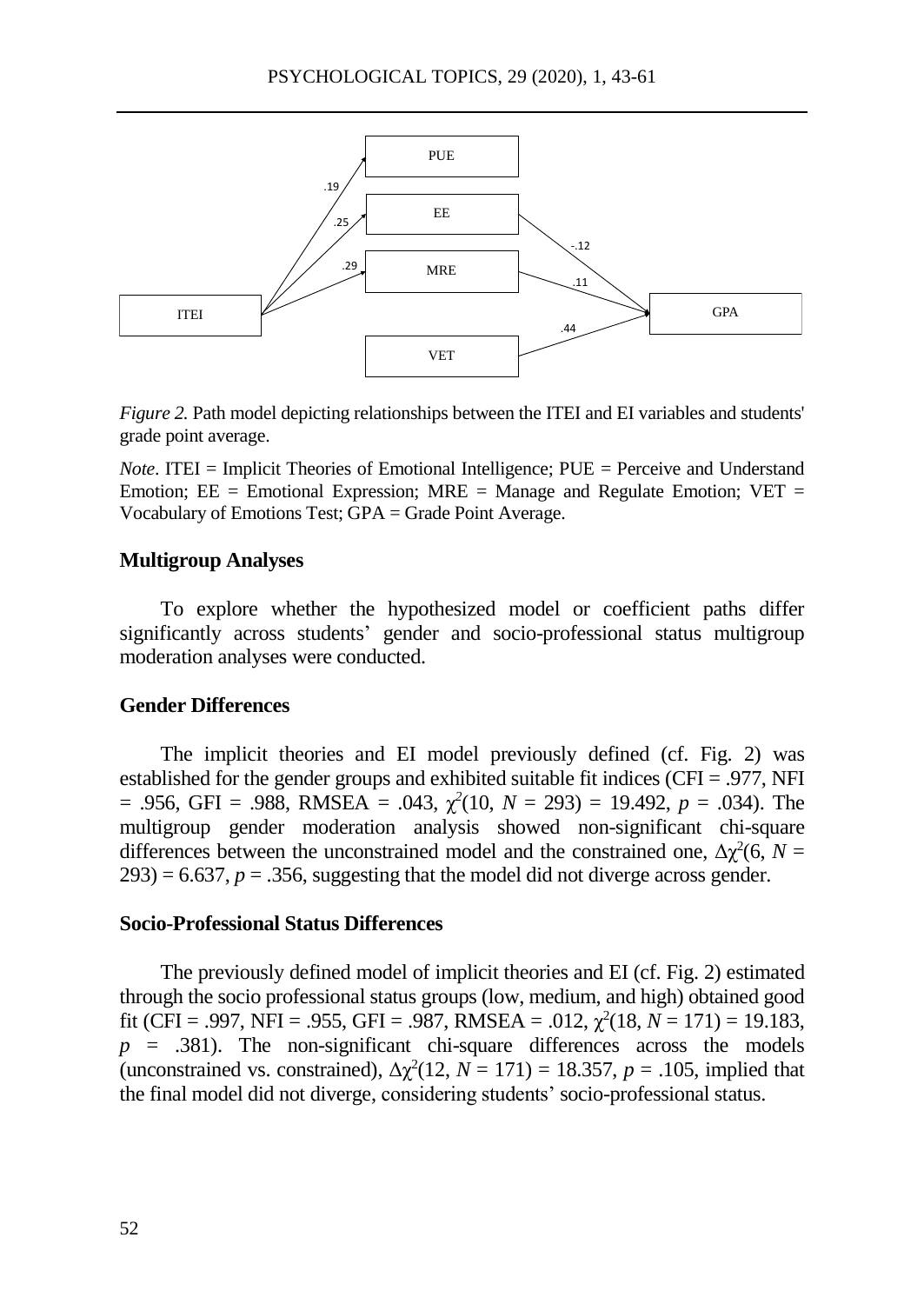# **Discussion**

While the literature has always searched for factors that promote students' achievement in the academic context, particular interest has been devoted to explore to what extent students' motivational and emotional features can impact their development. The present study aimed at extending the effects of implicit theories (IT), particularly by addressing the lack of studies of IT in the emotional intelligence field, and joining together IT and students' emotional experience (ability and trait EI) to investigate their effect on academic achievement.

As the literature has pointed out, self-beliefs can both directly and indirectly affect different outcomes (Burnette et al., 2013). In the present research, the IT of emotional intelligence affected students' EI self-efficacy (trait EI model). The IT of emotional intelligence predicted positively the trait EI, thus, students with a more dynamic perspective of emotional intelligence had also better perceptions about their emotional competence. Students who perceive EI as a personal life domain that can be fostered through investment and time are more prone to engage in emotionalrelated experiences, adopt more functional emotional strategies and overcome challenging situations (Cabello & Fernández-Berrocal, 2015). Thus, these students will more likely have better EI self-efficacy and consider themselves as more competent in emotional-related domains.

Although implicit theories of emotional intelligence evidenced a positive effect on students' trait EI, the same effect could not be generalized to the ability EI. On one hand, as implicit theories are individuals' personal beliefs about their capacity to develop their level of emotional intelligence and the trait EI corresponds to individuals' emotional self-efficacy, it can be argued that both are influenced by personality or trait features and therefore more likely to be significantly correlated and/or affect one another. On the other hand, the individual's subjective assessment of their capacity to change their level of emotional intelligence, might not be related to their actual capacity to perform on an emotional task, as the case in this study with the understanding emotion task. In fact, the discrepancy in the implicit theories and the actual performance might be related to students' lack of opportunities to receive constructive and accurate feedback about their emotional-related performance or even to the individuals' lower capacity of assessment and insight on those domains.

The literature in the field underlies that IT can affect achievement directly, although at lower magnitude (Burnette et al., 2013; Costa & Faria, 2018). Nonetheless, in this study, IT of emotional intelligence failed to predict directly students' GPA. These findings might be related to diverse aspects. First-of-all, IT tends to predict performance in different contexts, although it also been documented a higher predictive power in specific-domain outcomes (Romero et al., 2014). In this case, the freshman students' perspective of emotional intelligence development or fixedness did not affect their academic realization. Perhaps this result can be due to the domain-specificity of the ITEI construct, which could more clearly be manifested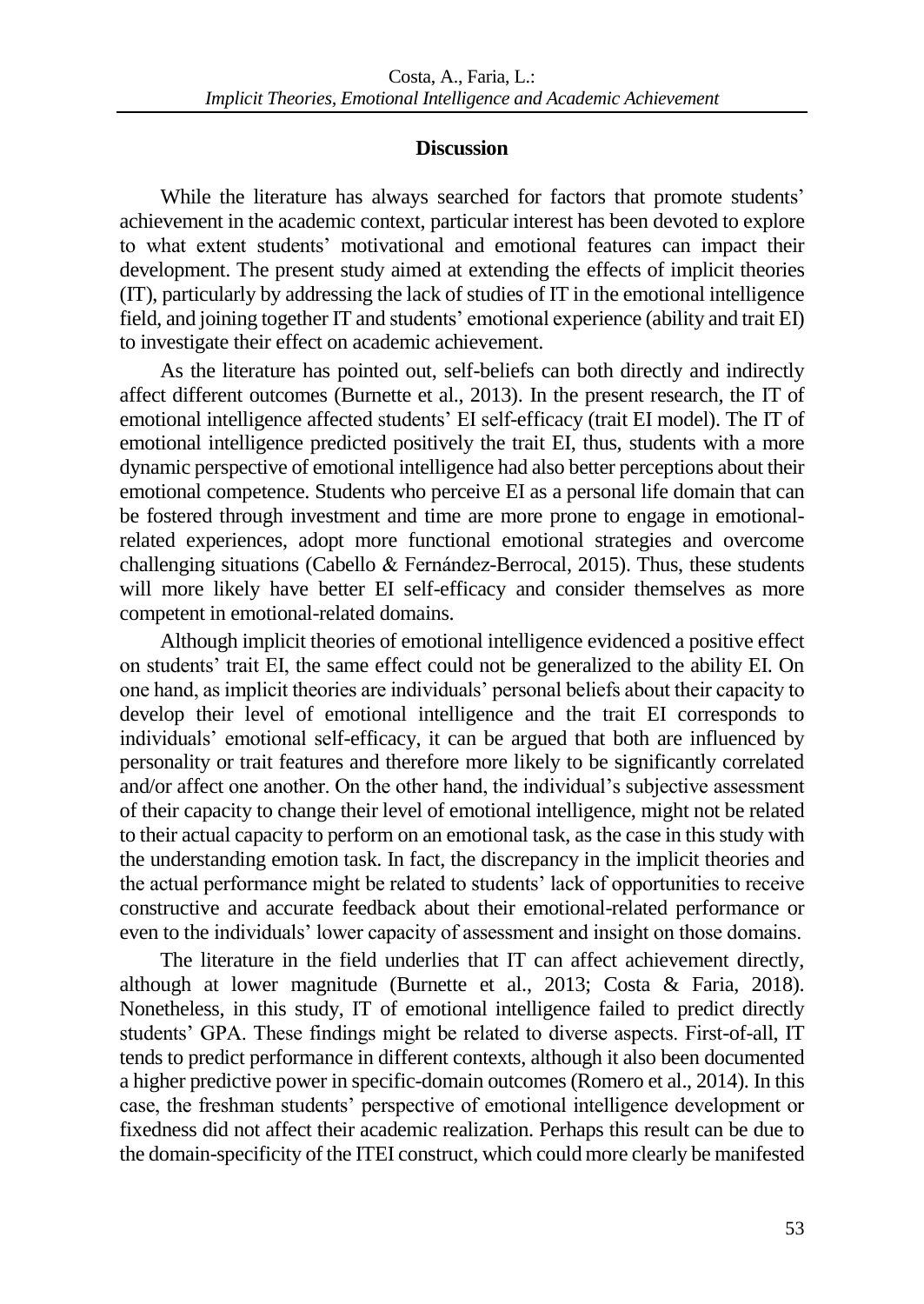in the prediction of emotional-related outcomes than the academic ones, such as the GPA indicator.

Moreover, the adaptive effect of IT of emotional intelligence on students' academic achievement could stand out in specific or challenging academic contents such as, for instances, mathematics, which has been associated in the literature with more negative emotions (Sutter-Brandenberger, Hagenauer, & Hascher, 2018), while a global indicator of achievement might mask a specific effect.

Although the implicit theories of emotional intelligence were not a significant predictor of students' GPA, they affected positively all the emotional variables in the trait EI model which in turn predicted academic outcomes. These findings may indicate that IT of emotional intelligence can indirectly contribute to students' achievement, by reinforcing students' self-perceptions of emotional intelligence. Students with better self-perceptions of emotional intelligence perhaps will more likely use adaptive emotional strategies which in turn can affect their academic endeavours.

The literature has shown that implicit theories tend to influence and harmonize the self-regulatory processes which lead to achievement (Burnette et al., 2013). Particularly in this case, students' implicit theories might also affect the emotional components of the self-regulatory processes, specifically those underlying higher levels of emotional expression, understanding and management, and contribute to more easily overcoming academically challenging situations. Students' beliefs of emotional intelligence can, therefore, affect how they perceive themselves in emotional situations in the academic context, which will affect their academic experience and effectively on their achievement.

As expected according to the literature, the ability and trait EI positively predicted students' final grades (Costa & Faria, 2015; Perera & DiGiacomo, 2013; Song et al., 2010). A moderate significant prediction of the performance-based measure of EI, VET, was found for students' achievement ( $\beta$  = .44, *p* < .001), confirming previous results demonstrating that the higher the students' understanding of the emotional level, the more likely they will obtain better grades. The moderate predictive power of the ability-based EI measure can be explained by the type of cognitive task proposed to the student, which is close to the learning schools' activities and therefore more strongly related to academic achievement (Costa & Faria, 2015; O'Connor & Little, 2003).

Though trait EI is a relevant aspect in students' success, the literature confirmed the more limited predicting power of the self-report measures of EI (Costa & Faria, 2015; Petrides et al., 2004). In this study, only students' perceptions of their competence to express emotion and to manage and regulate emotion significantly predicted their achievement, though at a lower level than ability EI. Students' selfefficacy regarding their ability to manage their and others' emotions can be particularly determinant to effectively cope with negative emotions than can emerge in the academic context and impair achievement. Bearing in mind that the secondary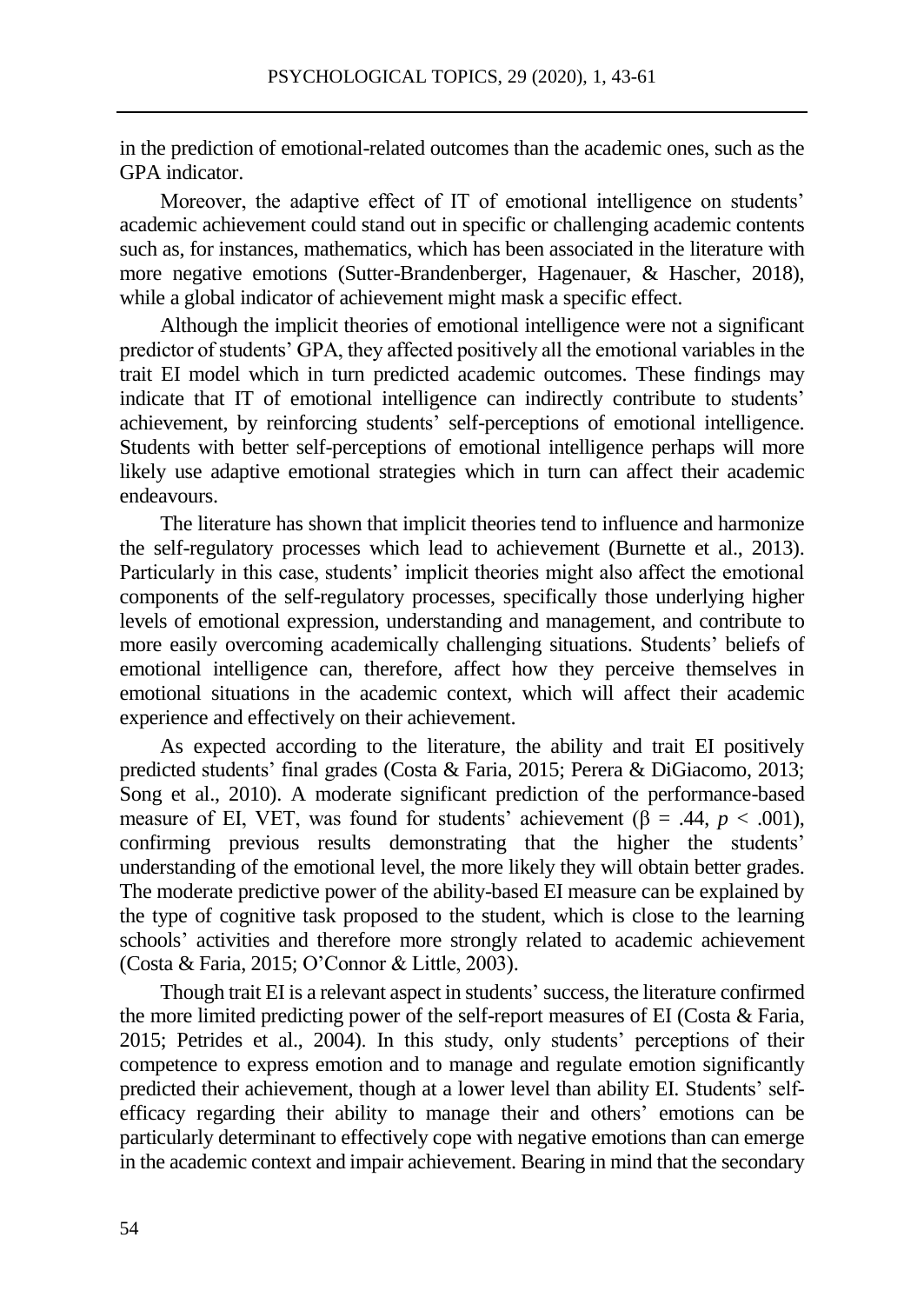school cycle is academically and personally demanding, students who believe they can master the more complex emotional abilities, and regulate possible negative emotions to more positive states, are more likely to succeed academically.

Another interesting result of this study was that students' emotional expression predicted negatively their achievement at the end of the year. Although the literature evidenced that better levels of emotional expression, as any other EI skills, would have a positive effect on performance, in this study considering the transition to more complex and demanding academic cycle, the externalized emotional response might not be valued in this academic context, and perhaps seen as not adjusted or misfit. In a school cycle with a particularly demanding curriculum, as is the secondary school, the academic context might tend to overlook students' emotional competencies in regard of the traditional academic contents and undervalue the process of emotional development.

To address the last objective, the moderating effect of students' gender and socio-professional status were explored. In general, there were no substantial differences in the explored model concerning gender and socio-professional status, reflecting the interrelationship similarity of the effects of implicit theories and EI on students' achievement.

The present study had limitations that further research should continue to address. In particular, although this study aimed to explore a specific, important and complex transitional academic year, the first year of the secondary cycle, the crosssectional nature of the study limited further analysis, namely, the exploration of possible differential paths of IT and EI and its effects on GPA across different secondary academic grades. Moreover, the inclusion of subject-specific academic grades (e.g., mathematics, linguistics or science), different academic indicators such as students' attendance rate, participation in class, behavioural patterns, and students' qualitative perceptions of satisfaction and adaptation to school, could deepen the potential predictive power of IT and EI on academic outcomes. Also, the use of other performance EI indicator (e.g., based on more complex dimensions such as managing and regulating emotion) might have provided a different standpoint on the effects of ITEI and EI on students' academic achievement model. For these reasons, future research should extend work in this field, particularly by investigating the prediction of IT and EI regarding students' academic outcomes in earlier scholastic phases, where the greater diversity of students' cognitive and behavioural types could extend the prediction of the variables under analysis. To corroborate these findings, further studies should continue to analyse the possible differential effect of gender and socioeconomic factors on students' achievement and analyse whether the inclusion of other sociodemographic and academic features might have reflex on the proposed model.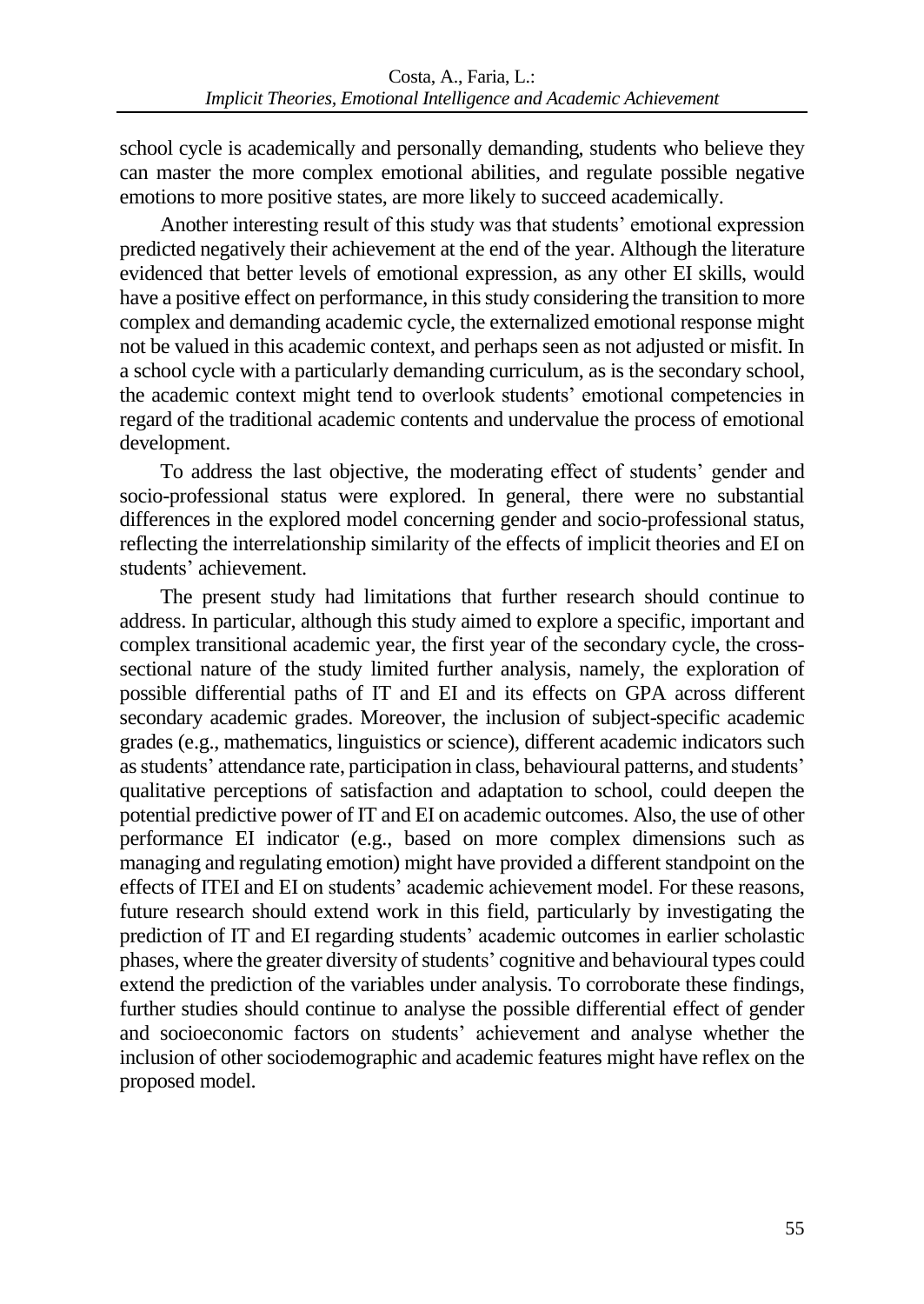# **Conclusion**

The present study extends previous work by deepening the effects of IT and EI in the secondary academic context, which are significant predictors of students' adaptation, well-being and achievement. In particular, this research contributed to extant knowledge by confirming the direct effect of EI (ability and trait EI) on students' achievement and by exploring the effect of implicit theories of EI on students' emotional ability and self-efficacy, which in turn predicted their achievement. Furthermore, differences between students' gender and socioprofessional status were not found for the IT and EI prediction of students' GPA. These findings suggest essential implications for educational settings. Following recent research and illustrated here, students' motivational and emotional functioning should be addressed and prioritized to improve scholastic attainment. The development of socioemotional learning and the exploration of students' motivational self-beliefs about school-related outcomes should be considered either in everyday classroom, through curricula or non-formal education, and in specific target-interventions or programs, since it is acknowledged that they have an impact on learning and achievement.

The present study represented a preliminary effort at exploring whether and how implicit theories of emotional intelligence and emotional intelligence are related and affect student achievement, thus contributing to enhancing our knowledge of students' motivational and emotional functioning in the academic context.

#### **References**

- Argyle, M., & Lu, L. (1990). Happiness and social skills. *Personality and Individual Differences, 11,* 1255-1261. doi:10.1016/0191-8869(90)90152-H
- Brackett, M. A., Mayer, J. D., & Warner, R. M. (2004). Emotional intelligence and its relation to everyday behavior. *Personality and Individual Differences, 36,* 1387-1402. doi:10.1016/S0191-8869(03)00236-8
- Burnette, J. L., O'Boyle, E. H., VanEpps, E. M., Pollack, J. M., & Finkel, E. J. (2013). Mindsets matter: A meta-analytic review of implicit theories and self-regulation. *Psychological Bulletin*, *139*, 655-701. doi:10.1037/a0029531
- Cabello, R., & Fernández-Berrocal, P. (2015). Implicit theories and ability emotional intelligence. *Frontiers in Psychology*, *6,* 700. doi:10.3389/fpsyg.2015.00700
- Claro, S., Paunesku, D., & Dweck, C. S. (2016). Growth mindset tempers the effects of poverty on academic achievement. *Proceedings of the National Academy of Sciences of the United States of America, 113*, 8664-8668. doi:10.1073/pnas.1608207113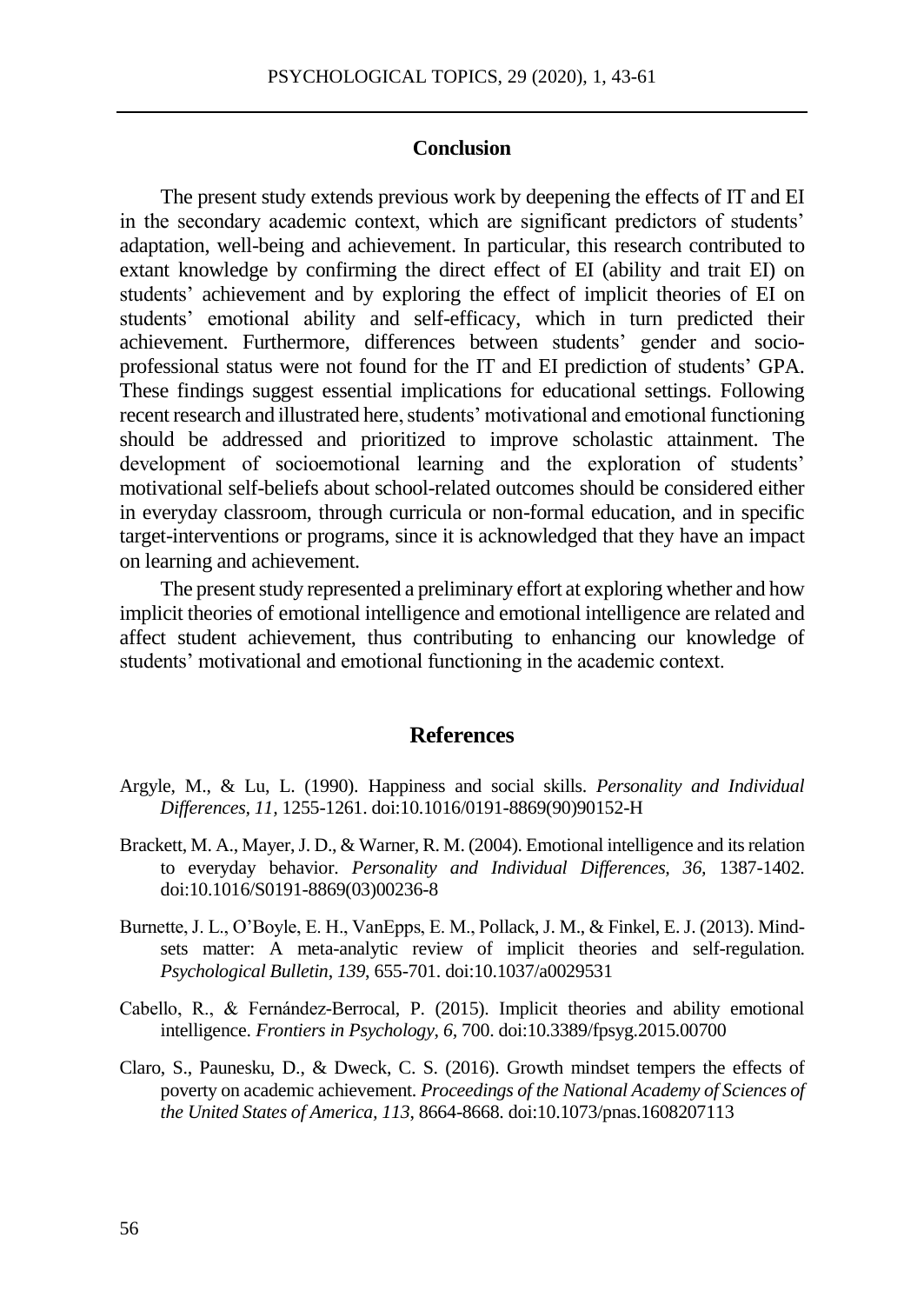- Costa, A., & Faria, L. (2015). The impact of emotional intelligence on academic achievement: A longitudinal study in Portuguese secondary school. *Learning and Individual Differences, 37*, 38-47.
- Costa, A., & Faria, L. (2018). Implicit theories of intelligence and academic achievement: A meta-analytic review. *Frontiers in Psychology, 9*, 829. doi:10.3389/fpsyg.2018.00829
- Costa, A., & Faria, L. (2020). Construção e validação da Escala de Teorias Implícitas de Inteligência Emocional (TIIE) no contexto escolar [Construction and validation of the Implicit Theories of Emotional Intelligence Scale (TIIE) in the school context]. *Revista Iberoamericana de Diagnóstico y Evaluación – e Avaliação Psicológica, 54*, 57-68. doi:10.21865/ridep54.1.05
- Costa, A., Faria, L., & Takšic, V. (2011). Vocabulary of Emotions Test (VET): A crosscultural validation in Portuguese and Croatian contexts. *Psychological Topics, 21*(3), 413-424.
- Côté, S., Gyurak, A., & Levenson, R. W. (2010). The ability to regulate emotion is associated with greater well-being, income, and socioeconomic status. *Emotion, 10,* 923-933. doi:10.1037/a0021156
- Crum, A. J., Salovey, P., & Achor, S. (2013). Rethinking stress: The role of mindsets in determining the stress response. *Journal of Personality and Social Psychology, 104*(4), 716-733. doi:10.1037/a0031201
- De Castella, K., Goldin, P., Jazaieri, H., Ziv, M., Dweck, C. S., & Gross, J. J. (2013). Beliefs about emotion: Links to emotion regulation, well-being, and psychological distress. *Basic and Applied Social Psychology, 35*, 497-505. doi:10.1080/01973533. 2013.840632
- Díaz-Herrero, Á., Gonzálvez, C., Sanmartín, R., Vicent, M., Lagos-San Martín, N., Inglés, C. J., & García-Fernández, J. M. (2018). Profiles of emotional intelligence and demotivation to attend school in Chilean adolescents. *Motivation and Emotion, 42*(6), 947-959. doi:10.1007/s11031-018-9712-4
- Duckworth, A. L., & Seligman, M. E. P. (2005). Self-discipline outdoes IQ in predicting academic performance of adolescents. *Psychological Science, 16*(12), 939-944. doi:10.1111/j.1467-9280.2005.01641.x
- Dweck, C. S. (1999). *Self-theories: Their role in motivation, personality, and development*. Philadelphia, PA: Psychology Press.
- Dweck, C. S. (2012). Implicit theories. In P. Van Lange, A. Kruglanski, & T. Higgins (Eds.), *The handbook of theories of social psychology* (pp. 43-62). London: Sage Publications Ltd.
- Dweck, C. S., & Leggett, E. L. (1988). A social-cognitive approach to motivation and personality. *Psychological Review, 95*, 256-273. doi:10.1037/0033-295X.95.2.256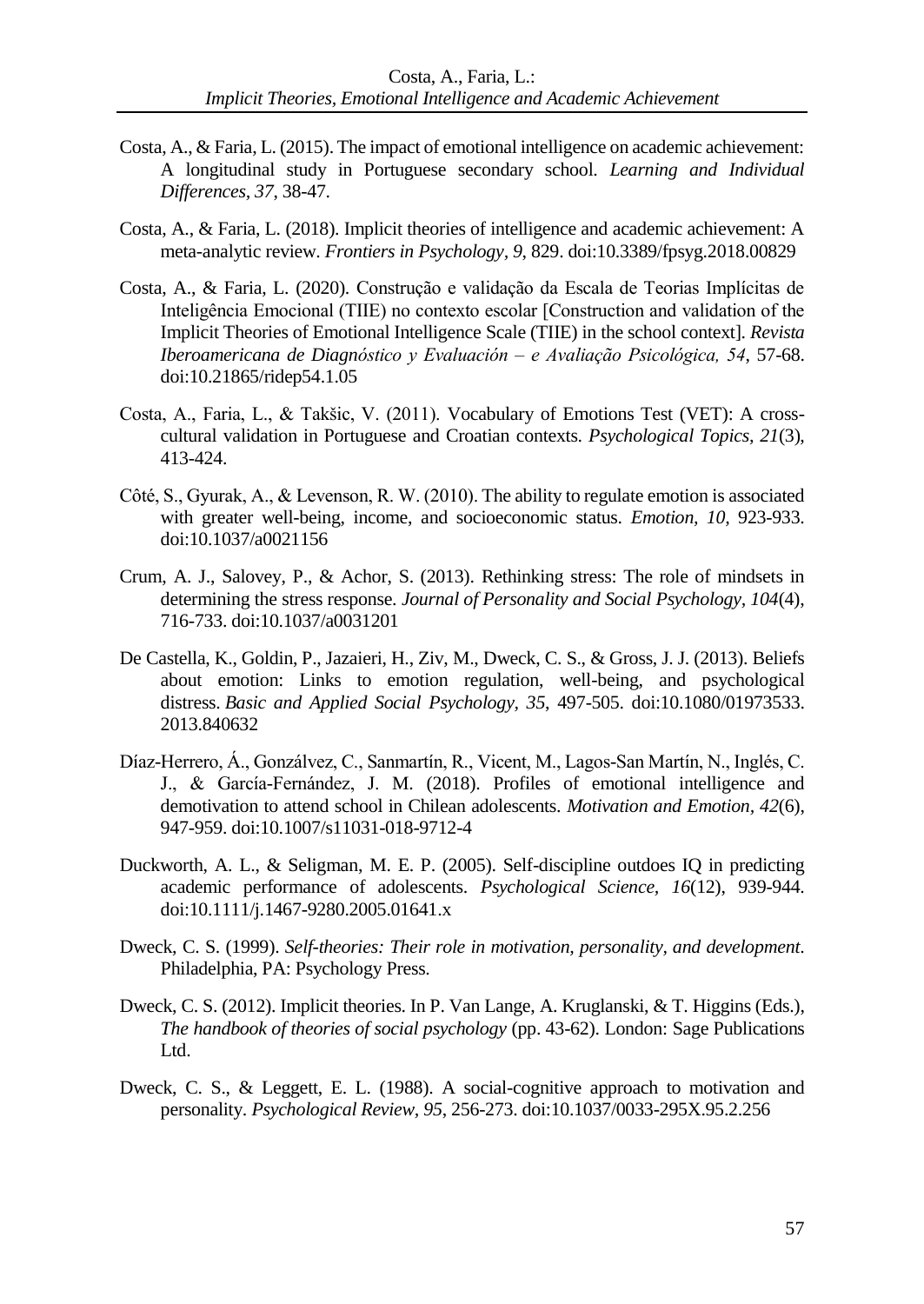- Elliot, A. J., & Dweck, C. S. (2005). Competence and motivation: Competence as the core of achievement motivation. In A. J. Elliot & C. S. Dweck (Eds.), *Handbook of competence and motivation* (pp. 3-12). New York: The Guilford Press.
- Faria, L., Lima Santos, N., Takšić, V., Raty, H., Molander, B., Holmström, S., ... Toyota, H. (2006). Cross-cultural validation of the Emotional Skills and Competence Questionnaire (ESCQ). *Psicologia, 2,* 95-127.
- Fernández-Berrocal, P., Cabello, R., Castillo, R., & Extremera, N. (2012). Gender differences in emotional intelligence: The mediating effect of age. *Behavioral Psychology/ Psicologia Conductual, 20,* 77-89.
- Gil-Olarte, M. P. G., Martin, R. P., & Brackett, M. A. (2006). Relating emotional intelligence to social competence and academic achievement in high school students. *Psicothema, 18*, 118-123.
- Greenberg, M. T., Weissberg, R. P., O'Brien, M. U., Zins, J. E., Fredericks, L., Resnik, H., & Elias, M. J. (2003). Enhancing school-based prevention and youth development through coordinated social and emotional learning. *American Psychologist, 58*, 466-474. doi:10.1037/0003-066X.58.6-7.466
- Henderson, V., & Dweck, C. (1990). Adolescence and achievement. In S. Feldman & G. Elliott (Eds.), *At the threshold: Adolescent development*(pp. 308-329). Cambridge, MA: Harvard University Press.
- Hong, Y., Chiu, C., Dweck, C. S., Lin, D. M. S., & Wan, W. (1999). Implicit theories, attributions and coping: A meaning system approach. *Journal of Personality and Social Psychology, 77,* 588-599. doi:10.1037/0022-3514.77.3.588
- Hu, L., & Bentler, P. M. (1999). Cutoff criteria for fit indexes in covariance structure analysis: Conventional criteria versus new alternatives. *Structure Equation Modeling, 6*, 1-55. doi:10.1080/10705519909540118
- Joseph, D. L., & Newman, D. A. (2010). Emotional intelligence: An integrative meta-analysis and cascading model. *Journal of Applied Psychology*, *95*(1), 54-78. http://dx.doi.org/ 10.1037/a0017286
- Kappes, A., & Schikowski, A. (2013). Implicit theories of emotion shape regulation of negative affect. *Cognition and Emotion, 27*(3), 1-9. doi:10.1080/02699931.2012. 753415
- Lau, S., & Roeser, R. W. (2002). Cognitive abilities and motivational processes in high school students' situational engagement and achievement in science. *Educational Assessment, 8*(2), 139-162. doi:10.1207/S15326977EA0802\_04
- Mavroveli, S., Petrides, K., Shove, C., & Whitehead, A. (2008). Investigation of the construct of trait emotional intelligence in children. *European Child & Adolescent Psychiatry, 17,* 516-526. https://doi.org/10.1007/s00787-008-0696-6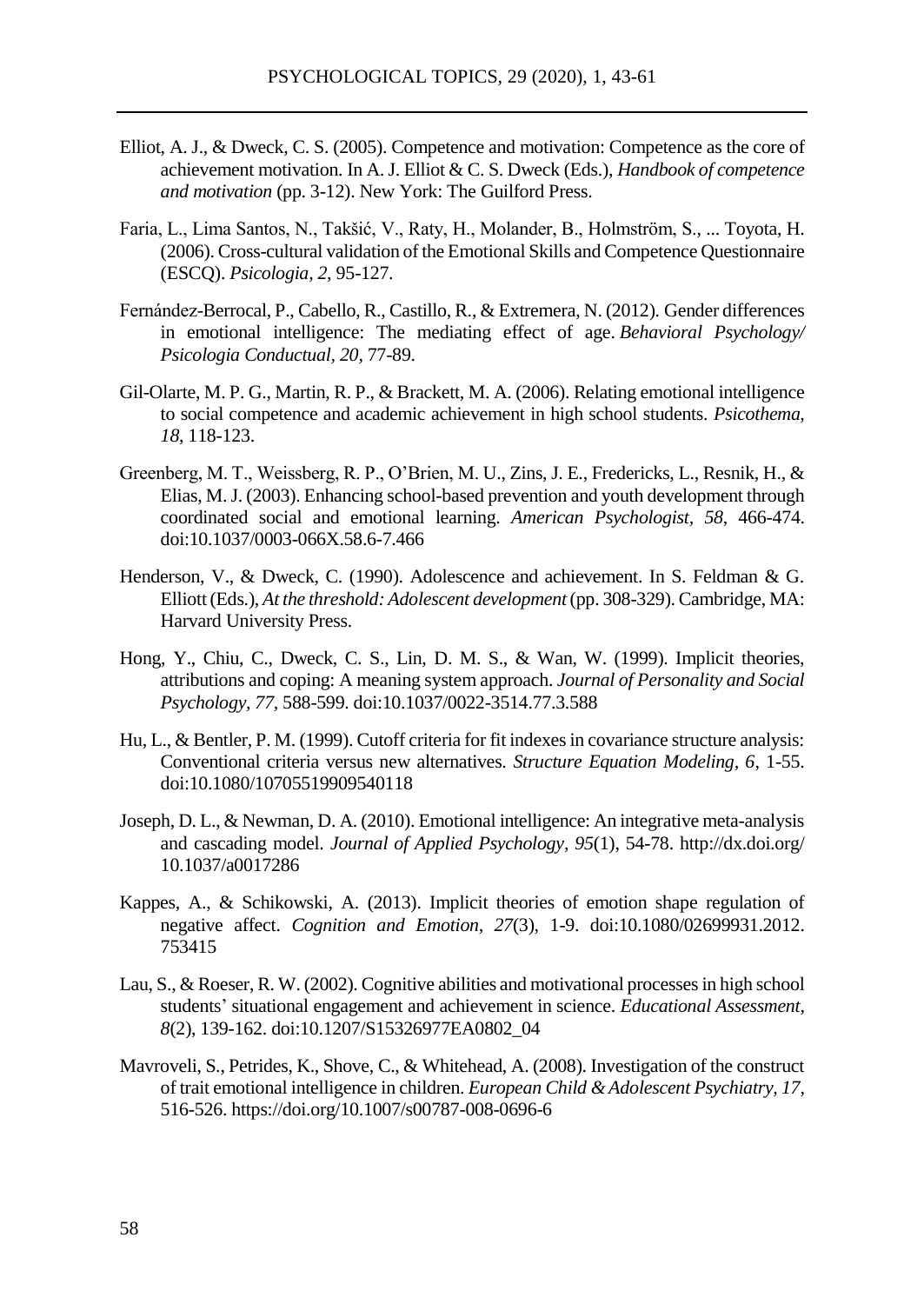- Mavroveli, S., & Sánchez-Ruiz, M. J. (2011). Trait emotional intelligence influences on academic achievement and school behaviour. *British Journal of Educational Psychology, 81*(1), 112-134. doi:10.1348/2044-8279.002009
- Mayer, J. D., & Salovey, P. (1997). What is emotional intelligence? In P. Salovey & D. Sluyter (Eds.), *Emotional development and emotional intelligence: Educational applications* (pp. 3-31). New York: Basic Books.
- Mayer, J. D., Caruso, D., & Salovey, P. (1999). Emotional intelligence meets traditional standards for an intelligence. *Intelligence, 27*, 267-298. doi:10.1016/S0160-2896(99) 00016-1
- Mestre, J., Guil, R., Lopes, P., Salovey, P., & Gil-Olarte, P. (2006). Emotional intelligence and social and academic adaptation to school. *Psicothema, 18*(1), 112-117.
- Morris, A. S., Silk, J. S., Steinberg, L., Myers, S. S., & Robinson, L. R. (2007). The role of the family context in the development of emotion regulation. *Social Development, 16,* 361-388. doi:10.1111/j.1467-9507.2007.00389.x
- Nussbaum, A. D., & Dweck, C. S. (2008). Defensiveness versus remediation: Self-theories and modes of self-esteem maintenance. *Personality and Social Psychology Bulletin, 34,* 500-612. doi:10.1177/ 0146167207312960
- O'Connor, R. M. Jr., & Little, I. S. (2003). Revisiting the predictive validity of emotional intelligence: Self-report versus ability-based measures. *Personality and Individual Differences, 35*, 1893-1902. doi:10.1016/S0191-8869(03)00038-2
- Pepi, A., Faria, L., & Alesi, M. (2006). Personal conceptions of intelligence, self-esteem, and school achievement in Italian and Portuguese students. *Adolescence, 41*, 615-631.
- Perera, H. N., & DiGiacomo, M. (2013). The relationship of trait emotional intelligence with academic performance: A meta-analytic review. *Learning and Individual Differences, 28*, 20-33. doi:10.1016/j.lindif.2013.08.002
- Petrides, K. V., Frederickson, N., & Furnham, A. (2004). The role of trait emotional intelligence in academic performance and deviant behavior at school. *Personality and Individual Differences, 36,* 277-293. http://dx.doi.org/10.1016/S0191-8869(03)00084-9
- Petrides, K. V., Pita, R., & Kokkinaki, F. (2007). The location of trait emotional intelligence in personality factor space. *British Journal of Psychology, 98,* 273-289. doi:10.1348/ 000712606X120618
- Petrides, K. V., Sanchez-Ruiz, M. J., Siegling, A. B., Saklofske, D. H., & Mavroveli, S. (2018). Emotional intelligence as personality: Measurement and role of trait emotional intelligence in educational contexts. In K. V. Keefer, J. D. A. Parker, & D. H. Saklofske (Eds.), *Emotional intelligence in education*. *The Springer series on human exceptionality* (pp. 49-81). Cham: Springer.
- Robins, R. W., & Pals, J. L. (2002). Implicit self-theories in the academic domain: Implications for goal orientation, attributions, affect, and self-esteem change. *Self-Identity, 1,* 313-336. doi:10.1080/15298860290106805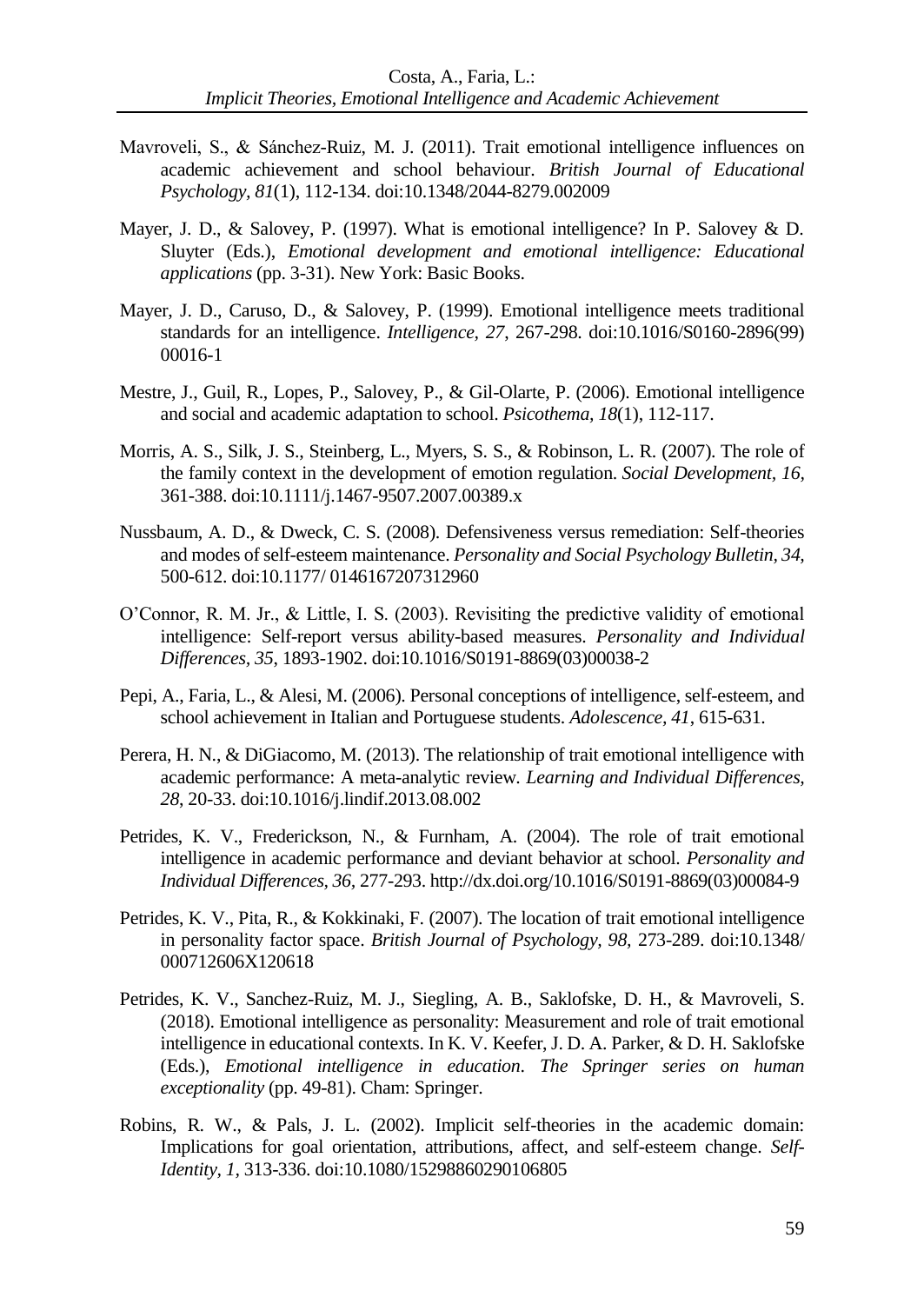- Rode, J. C., Mooney, C. H., Arthaud-day, M. L., Near, J. P., Rubin, R. S., Baldwin, T. T., & Boomer, W. H. (2008). An examination of the structural, discriminant, nomological, and incremental predictive validity of the MSCEIT V2.0. *Intelligence, 36,* 350-366. doi:10.1016/j.intell.2007.07.002
- Romero, C., Master, A., Paunesku, D., Dweck, C. S., & Gross, J. (2014). Academic and emotional functioning in middle school: The role of implicit theories. *Emotion, 14,* 227- 234. doi:10.1037/a0035490
- Sevincer, A. T., Kluge, L., & Oettingen, G. (2014). Implicit theories and motivational focus: Desired future versus present reality. *Motivation and Emotion, 38*, 36-46. doi:10.1007/ s11031-013-9359-0
- Sisk, V. F., Burgoyne, A. P., Sun, J., Butler, J. L., & Macnamara, B. N. (2018). To what extent and under which circumstances are growth mind-sets important to academic achievement? Two meta-analyses. *Psychological Science*, *29*(4), 549-571. doi:10.1177/ 0956797617739704
- Song, L. J., Huang, G., Peng, K. Z., Law, K. S., Wong, C., & Chen, Z. (2010). The differential effect of general mental ability and emotional intelligence on academic performance and social interactions. *Intelligence, 38,* 137-143. doi:10.1016/j.intell.2009.09.003
- Stocker, J., & Faria, L. (2012). Competência percebida no Ensino Secundário: Do conceito à avaliação através de um questionário compósito. [Competence in secondary school: From conceptualization to assessment through a composite questionnaire]. *Psicologia, 21*(2), 113-140.
- Sutter-Brandenberger, C. C., Hagenauer, G., & Hascher, T. (2018). Students' self-determined motivation and negative emotions in mathematics in lower secondary education – Investigating reciprocal relations. *Contemporary Educational Psychology, 55,* 166-175. doi:10.1016/j.cedpsych.2018.10.002
- Takšić, V., & Mohorić, T. (2008, July). *Vocabulary of Emotion Test (VET): Ability measure of emotional intelligence.* Paper presented at the XXIX International Congress of Psychology, Berlin, Germany.
- Takšić, V., Harambašić, D., & Velemir, B. (2003). *Vocabulary of Emotion Test* (VET 35). Rijeka: Authors' edition.
- Takšić, V., Mohorić, T., & Duran, M. (2009a). Emotional Skills and Competence Questionnaire (ESCQ) as a self-report measure of emotional intelligence. *Horizons of Psychology, 18,* 7-21.
- Takšić, V., Mohorić, T., Bradić, S., Faria, L., Santos, N. L., Pessoa, F., … Jiang, Q. (2009b, September). *Cross-cultural comparison of emotional skills and competencies questionnaire (ESCQ).* Paper presented at the II. International Emotional Intelligence Congress, Santander, Spain.